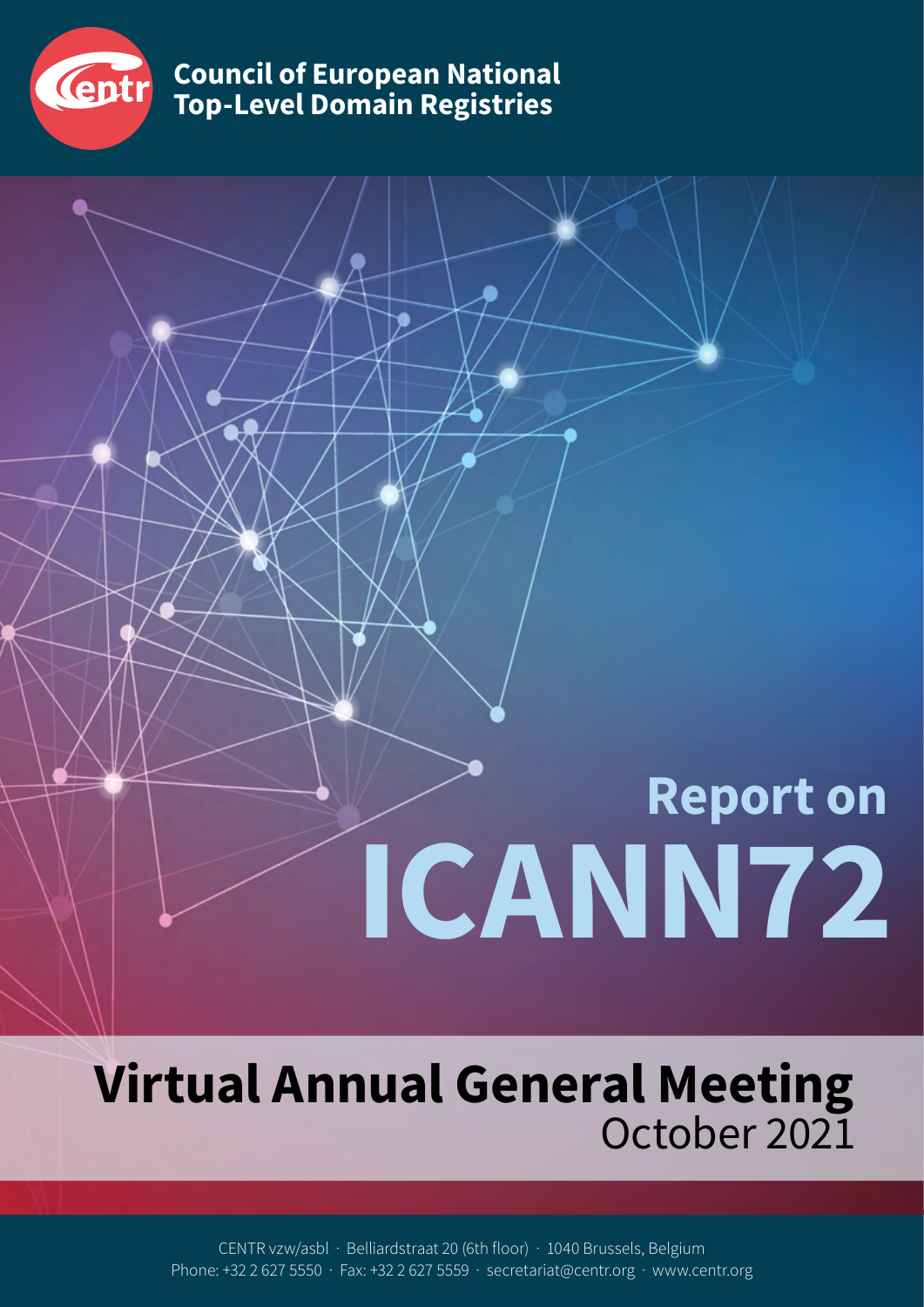### **Contents**

| Why every ccTLD should care about the ccNSO<br>guidelines review | 3 |
|------------------------------------------------------------------|---|
| DNS Abuse discussions shifting gears                             | 4 |
| Executive summary                                                | 4 |
| What is this about?                                              | 4 |
| Why now?                                                         | 4 |
| Who should act?                                                  | 4 |
| Elephants                                                        | 5 |
| What should the ccNSO be doing on DNS Abuse?                     | 5 |
| We need to talk about data accuracy                              | 6 |
| Accuracy, what?                                                  | 6 |
| Accuracy of what?                                                | 6 |
| Access to non-public registration data                           | 7 |
| The sense of urgency                                             | 7 |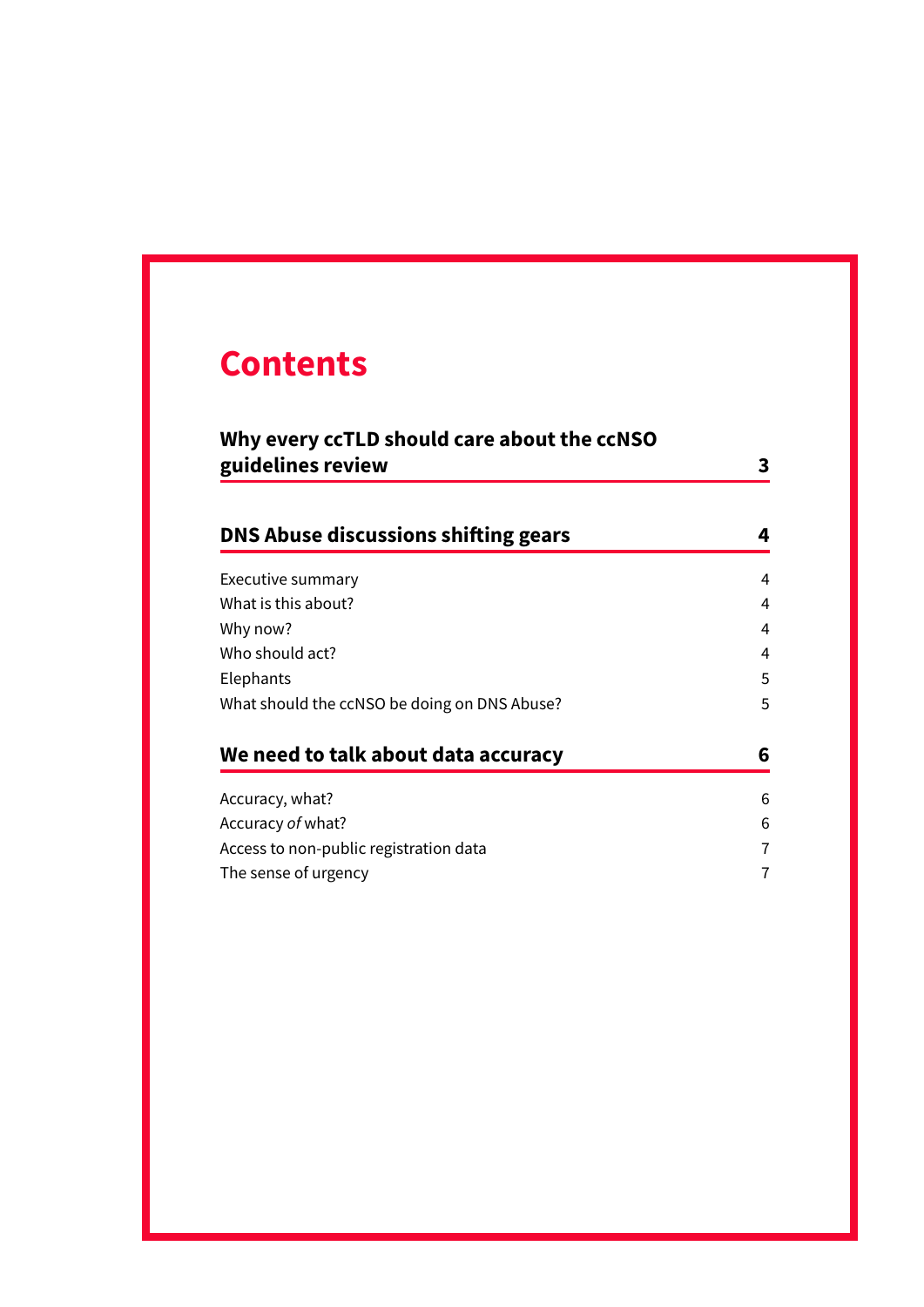## <span id="page-2-0"></span>**Why every ccTLD should care about the ccNSO guidelines review**

Until a few years ago, one needed to climb an impossibly steep learning curve when engaging in the country code Names Supporting Organisation (ccNSO).

These days, thanks to the excellent work of the secretariat, it is much easier to join the discussions. There are now good prep materials, live note-taking and perfectly supported online meetings and recordings. All the information we need is at our fingertips.

But still, the activity ratio within the ccNSO membership remains low.

At the last members' vote in July, heaven and earth was moved just to reach the quorum that allowed a vote on the retirement of country codes. And the two files that are coming up next are important enough to merit every single ccTLD's attention.

First, there is the [Review Mechanism Working](https://ccnso.icann.org/en/workinggroups/pdp-review-mechanism.htm) [Group](https://ccnso.icann.org/en/workinggroups/pdp-review-mechanism.htm)  which will recommend a policy for review mechanisms for decisions by the ICANN Board that affect ccTLDs. These decisions are: the delegation, revocation and retirement of ISO 3166-1 listed countries and territories. It's hard to imagine that there is even one ccTLD that wouldn't care about a mechanism that might decide on its mere existence.

And secondly, there is work being undertaken on the [selection and deselection of IDN ccTLDs](https://ccnso.icann.org/en/workinggroups/idn-cctld-strings.htm). For more than a decade the ccTLD community has been relying on the IDN fast track mechanism, which introduced new top level domains long before the new gTLD round took place in 2004. The group defines the criteria, process and procedures for (de)selecting Internationalised Domain Name country code Top Level Domain strings. The results of this work will eventually replace the IDN ccTLD Fast Track Process.

So, how is it possible that ccNSO members seem not to care enough to vote?

The ccNSO has grown significantly since it developed its own internal rules in 2004. The ccNSO currently has 172 members (up from 45 in 2004) and it has become more and more difficult to get the necessary quorum and votes to move forwards on some of the crucial positions.

Of those members, only a small group is actively engaged and knowledgeable enough about the procedural issues at stake to cast a vote confidently and in a timely manner. And this isn't just a problem for the few policy development processes mentioned above. Since 2004, the ccNSO has also been named in new ICANN processes such as the accountability framework where the role of the ccNSO as a decisional participant is specified.

At ICANN 72, the ccNSO Guidelines Working Group presented [their proposal](https://cdn.filestackcontent.com/content=t:attachment,f:%22Governance%20Session%20-%20ICANN%2072.pdf%22/Q8FlVAITUmdbNepu78kc) (version 7, 14 October 2021) to address this procedural issue without creating a democratic deficit.

In a well-attended session, the working group presented their proposals for change and took the temperature of the room. The proposals include a review timeline for the internal rules, establish procedural minimum timelines and set out principles that should govern the relationship between the ccNSO council and the ccNSO Community. They also include a list of decisions that the Council can take without being subject to members' votes, transparency and publication obligations and fine tuned electronic voting procedures. Finally they suggest revised quorum rules for members' votes. Overall their proposals were broadly supported and set the course for the dearly needed review.

Let's keep our fingers crossed that enough members will see the need to support this change when the final proposal is subjected to their vote. The irony of failing to do so would signal systemic failure.

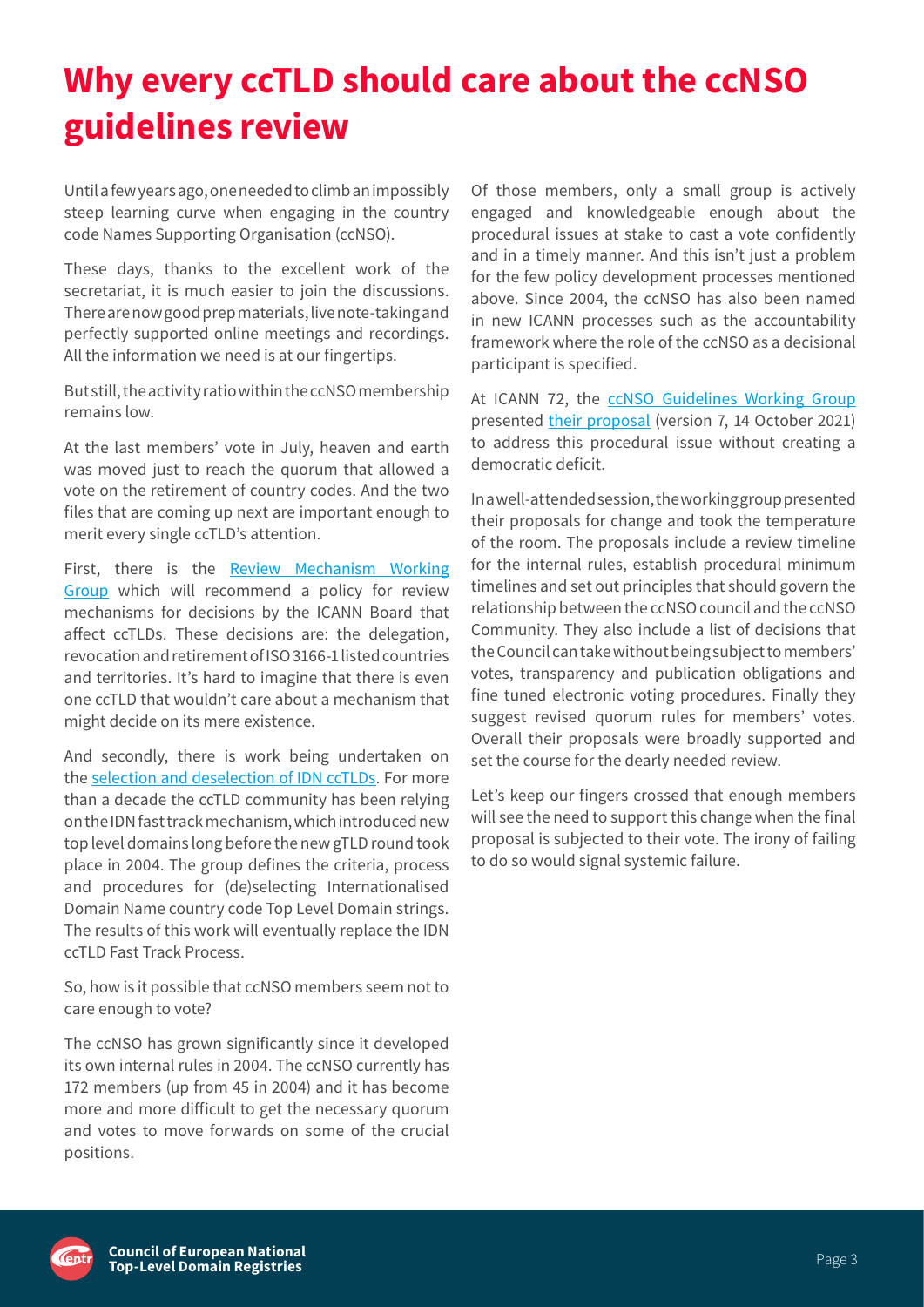## <span id="page-3-0"></span>**DNS Abuse discussions shifting gears**

The DNS Abuse topic was omnipresent at ICANN 72. Webinars in prep week (At-Large Advisory Committee and ICANN Board workshops) set the stage and the tone for intense but overall balanced discussions.

In this post I am trying to capture the main lines of thought and initiatives that came out of what must have been 15 hours of meetings and as many hours of zoom chats.

#### **Executive summary**

This is picking up speed fast.

#### **What is this about?**

The DNS Abuse discussions are not new. After a decade of arguing over ICANN's scope to deal with this topic, most parts of the community now seem to have accepted that ICANN can be a place to discuss technical DNS Abuse. Despite the lack of formally accepted definition of technical DNS Abuse, in all discussions the following is understood to be captured by this term: phishing, pharming, botnets, malware and spam if spam is used as a delivery channel to one of these four harmful activities.

The limitation to these activities seems to have been stable for the last couple of meetings, despite calls to reject it as a starting point for the discussions from some parts of the ICANN community (e.g. gNSO Business Constituency). Having originated and been fine-tuned in the contracted parties' Abuse Working group, this list has now found its way into all conversations. For instance in the ccNSO, there seems to be an agreement that possible incremental improvements to this definition do not seem to outweigh the extra lost time for yet another review.

#### **Why now?**

The trigger for these invigorated debates is the mounting despair by the rightsholders' community and the law enforcement agencies about the lack of publicly available WHOIS data.

#### **Who should act?**

There is an interesting problem on the table: the collective action problem. Where something impacts everybody, but there are a number of disincentives towards acting collectively, very little progress is made. This explains the increasing role of organisations outside ICANN who are filling this gap: The DNS Abuse Institute and the Internet and Jurisdiction Policy Network have become leaders in knowledge exchange, and in the case of the former even take a proactive role in helping the industry tackle DNS Abuse. The institute plans to launch a Centralised Abuse Reporting Tool by Q3 2022.

Another phenomenon has also unlocked the whole conundrum: registries and registrars are taking steps to individually or collectively address some of the challenges outside of ICANN in order to avoid the fences put up by the ICANN mandate. The Registries and Registrars stakeholder group's Abuse Working Group [recently published a paper](https://www.rysg.info/wp-content/uploads/archive/Final-CPH-Notifier-Framework-6-October-2021.pdf) that provides guidance and a framework for working with trusted notifiers.

In these discussions and activities, they go way beyond the limitations set by the definition discussed earlier. Content-based action is no longer shied away from. We see this in the way large US-based operators have started to work with Trusted Notifiers and accept their reports about infringing content as a basis for deleting a domain. Rather than relying on the legal system and due process, they enforce decisions by third parties. As one participant noted: "We are very happy for them to deal with this rather than us having to waste resources". While most ccTLDs are probably wary of that approach, this trend might create even stronger expectations to review current stances on third party notifications. To illustrate the different approach to this problem: the above-mentioned framework for trusted notifiers finds that a low false positive rate is acceptable.

#### **Preaching to the choir?**

The fundamental flaw in the logic in most of the discussions is this: those that are ready to engage in these conversations or accept ICANN's (e.g. DAAR) or the DNS Abuse Institute's help are already taking

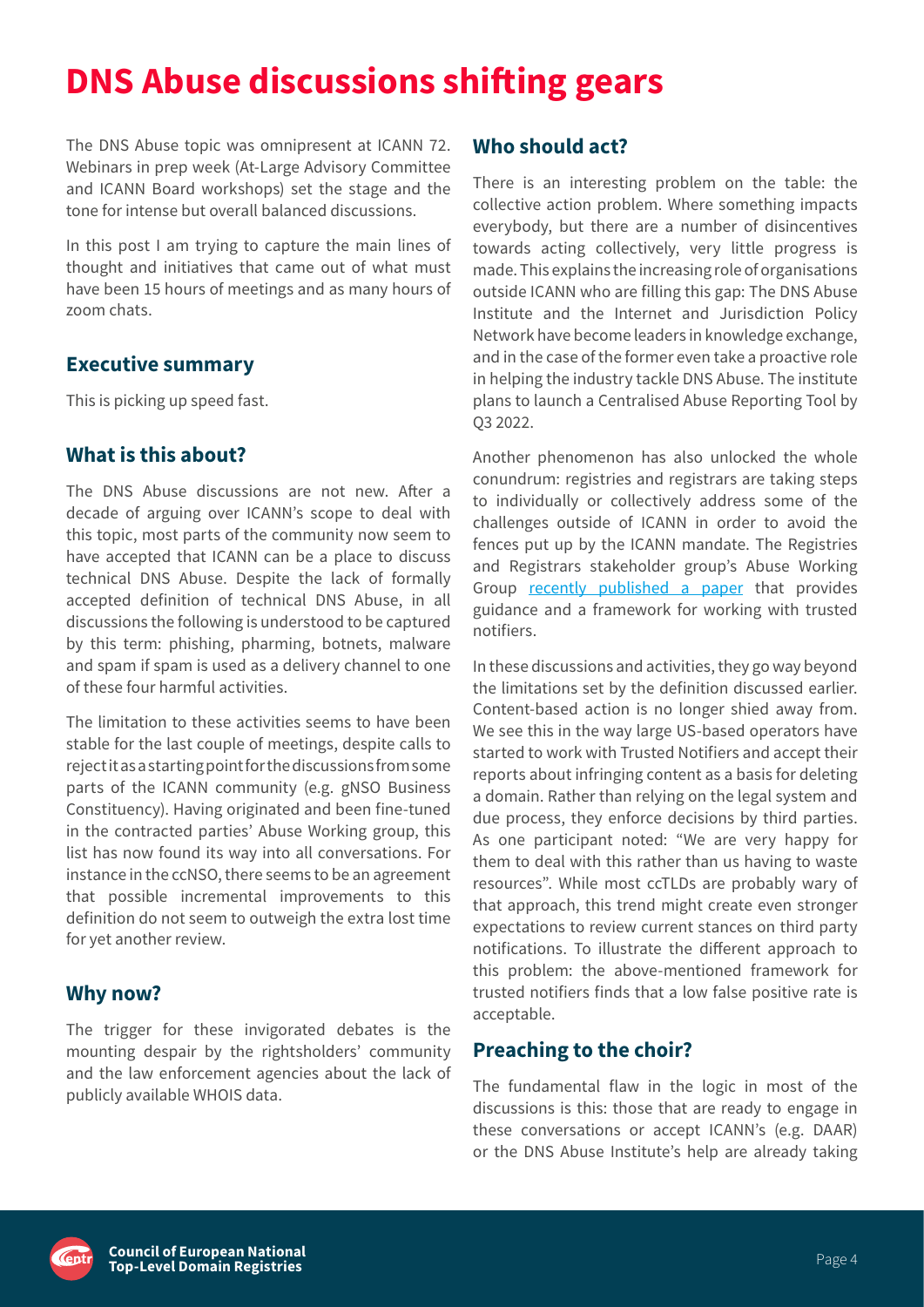<span id="page-4-0"></span>action and have typically good track records and cleaner zonefiles.

For instance, when it comes to spam, [yet another](https://www.interisle.net/PhishingLandscape2021.html)  [large scale study](https://www.interisle.net/PhishingLandscape2021.html) leads to the clear conclusion that this problem is not so much with the ccTLD zones, but with a small group of actors, both in the nGTLD groups and with specific registrars. In some TLDs [90% of the](https://www.interisle.net/PhishingLandscape2021.html)  [identified abuse was registered through 1 registrar.](https://www.interisle.net/PhishingLandscape2021.html)

Yet, any regulation (think NIS2 art. 23) will have an effect on the whole industry. At several points during the discussions it was pointed out that proactive measures (such as identity verification) will create unavoidable friction in the sales channel, affecting 99% of well intended registrants while hardly slowing down the bad actors.

#### **Elephants**

And this is probably still the elephant in the room: ICANN continues to fail to deal more forcefully with these bad actors. ICANN's compliance process needs more teeth. Some of the contracts - the registrar accreditation agreement in particular - need a review to make that work. Rather than shifting this discussion to ccTLDs - who are consistently rating better in abuse studies - or all contracted parties, the low hanging fruit should be picked first.

As a consequence of ICANN's incapacity to tackle this, the whole DNS industry will be jumping through a never ending series of hoops.

While some of these efforts by ccTLDs will have an impact, they come at a cost that might be too high for their marginal effect. Again the NIS2 data accuracy obligation is a prime example here: accurate registrant data in ccTLDs will not reduce the number of DDoS attacks, malware or state sponsored hacking. Anyone who keeps on making these claims is willingly spreading misinformation.

#### **What should the ccNSO be doing on DNS Abuse?**

The ccNSO held a [long and interactive session](https://72.schedule.icann.org/meetings/GDebBq5NbTCHRBvCq) to find out what - if anything - the ccNSO should do in the context of these discussions.

A range of speakers (4 ccNSO Members, 1 Public Safety Working Group Member and a Contracted Parties

Abuse WG member) presented ideas for ccNSO actions which were then voted upon. Some of the ideas were way outside the scope of the ccNSO (audits on abuse mitigation, maintaining centralised lists of abusive domains), and others will for sure be controversial with ccTLDs (a voluntary Code of Conduct drafted by the ccNSO). As all participants in this open session took part in the voting, the results are not reliable as a base for ccNSO actions (only about 20% of participants were ccTLDs). It was an excellent kick start of the debate on the role of the ccNSO, but by no means an endpoint. The ccNSO Council will now prepare a proposal for discussion with ccNSO Members at ICANN 73.

ccTLDs might be just too different for a regional - let alone global - approach on this complex issue.

Links to the main DNS Abuse related sessions:

- [Board workshop on DNS Abuse](https://icann.zoom.us/rec/play/FHbSFHSCV6_u-xE5PlPckn3aVb2keYBmy3to9-MSKlggmdSG2zmYcuDIwWC0pgrnVKHspEciGj2ObHhg.6PfuuqUBB1MDnW5D?startTime=1634918385000&_x_zm_rtaid=jAVquAOpRii-Ob9z-g35uQ.1635337494769.18ae6835c5c96095968d9ef27fedbac6&_x_zm_rhtaid=838)
- [At-Large session on Tackling DNS Abuse](https://icann.zoom.us/rec/play/rgazg3GPfWBkQG2soNtbRgrckCtN2IjNKBzuKPCbkOa3xfl1cKIaXwVi2I81QFYm5O7r9zvjnL29tIYh.-g2-WS1qBOVfGhgK?continueMode=true&_x_zm_rtaid=3xhbTJd4R9iH7RMGBQ-zpg.1635493275244.afa63c870fa67ecad0f55f714a13c9c9&_x_zm_rhtaid=533)
- [GNSO: CPH DNS Abuse Work Group Community](https://72.schedule.icann.org/meetings/qfwJq6yvgrTHduqRJ)  [Update](https://72.schedule.icann.org/meetings/qfwJq6yvgrTHduqRJ)
- [ccNSO session on the role of the ccNSO in the DNS](https://72.schedule.icann.org/meetings/GDebBq5NbTCHRBvCq)  [Abuse discussions Part I](https://72.schedule.icann.org/meetings/GDebBq5NbTCHRBvCq)
- [ccNSO session on the role of the ccNSO in the DNS](https://72.schedule.icann.org/meetings/HgtjQCd4D2wKhHfyv)  [Abuse discussions Part II](https://72.schedule.icann.org/meetings/HgtjQCd4D2wKhHfyv)
- [GNSO: BRG Regulation, DNS Abuse and the Next](https://72.schedule.icann.org/meetings/dKeTXpfbZJXzECHHz)  [Round - dotBrand Perspectives](https://72.schedule.icann.org/meetings/dKeTXpfbZJXzECHHz)

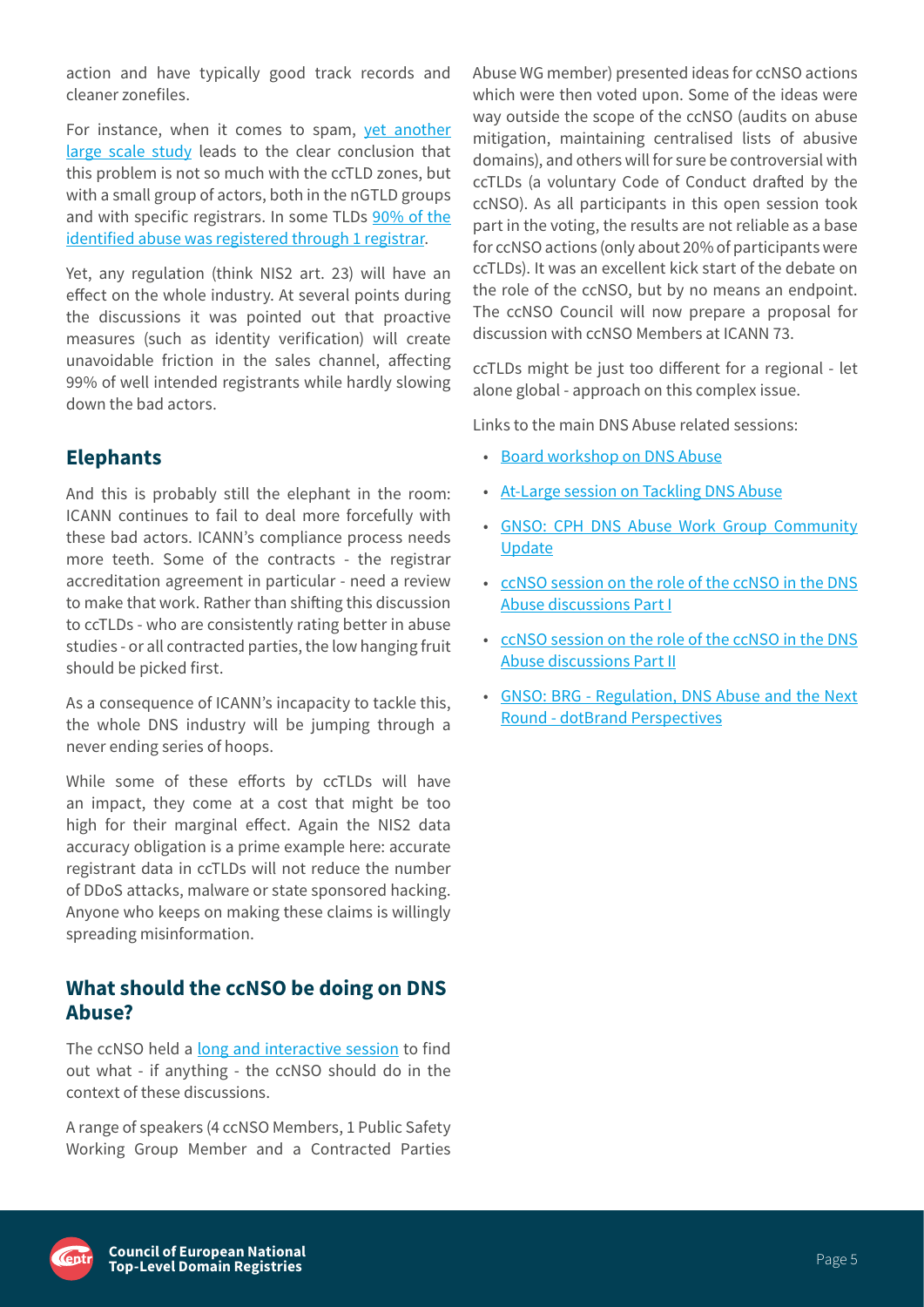## <span id="page-5-0"></span>**We need to talk about data accuracy**

The topic of registration data accuracy is picking up again at ICANN. Be it due to the fact that the EU is negotiating the NIS 2 Directive and the corresponding registration data verification obligation put on registries and registrars. Or that data accuracy keeps coming up in the ongoing GDPR compliance discussions by ICANN contracted parties (e.g. gTLD registries and registrars) after more than three years of law enforcement authorities and rights holders claiming not to be able to investigate illegal activities online due to the "darkened WHOIS". One thing is sure: the data accuracy discussion underpins many current cross-community issues at ICANN, including 'DNS abuse', contractual compliance and public interest concerns.

#### **Accuracy, what?**

Although the idea of 'accuracy' when it comes to collected registration data by registries and registrars is not new and has apparently already been included in the registrar accreditation agreement dating back to 1999, it is only recently that the data accuracy discussion reached another level of 'urgency'. This coincides with the GDPR's impact on the *public* availability of registration data across gTLDs (the so-called 'darkening of WHOIS').

After the GDPR entered into force in 2018, ICANN responded with the [Temporary Specification](https://www.icann.org/resources/pages/gtld-registration-data-specs-en) that moved most of the personal information of registrants within ICANN contracted parties (gTLD registries and registrars) to no longer being publicly available. This suddenly became a pressing issue primarily for law enforcement and rightsholders. After more than three years of discussions on a potential consensus policy on "WHOIS obligations" within the unprecedented Expedited Policy Development Process (EPDP), there is still no end in sight on how to reconcile the differences between all stakeholder groups. With a number of loosely connected issues popping up that the EPDP allegedly needs to solve, it is no wonder this is taking so long. All the EPDP should have addressed is how to make sure that contracted parties respect and adhere to data protection principles, and include processes and procedures to keep that data safe and secure. All the other issues, such as access to personal information, consumer protection issues and even

public interest *beyond* data protection are essentially out of scope and merit their own separate legal basis.

Indeed, data accuracy is also part of the data protection principles. In fact, it is one of the fundamental principles under the GDPR, and puts an expectation on data controllers and processors to take "every reasonable step[...]to ensure that personal data which are inaccurate are rectified or deleted". As data protection is about protecting individuals, the data accuracy principle under the GDPR is about giving endusers control over their personal information. It is not about providing "efficient" access to third parties.

#### **Accuracy** *of* **what?**

The question of data accuracy is now a political question, as the EU is currently negotiating the revision of its cybersecurity rules that also include a very specific point [on ensuring the accuracy of registration](https://centr.org/news/blog/nis2-costs.html)  [data.](https://centr.org/news/blog/nis2-costs.html) This obligation is a direct consequence of the alleged impact of the GDPR on the public availability of domain name registration data within gTLDs.

In fact, the EU NIS 2 proposal even borrows language from the GAC [EPDP Phase 2 Minority statement,](https://mm.icann.org/pipermail/gnso-epdp-team/attachments/20200824/aeeab8dd/gac-minority-statement-epdp-phase2-24aug20-0001.pdf) i.e. that the accuracy of domain name registration data is essential for maintaining a secure and resilient DNS. The issues that certain stakeholders, including governments and intellectual property rightsholder groups, have been raising within ICANN have all made it into the EU NIS 2: e.g. the obligation to publish all registration data concerning legal entities, and to provide access to non-public personal information of individuals to an unlimited group of "legitimate access seekers". Meanwhile, the GAC continues to underline that the EPDP recommendations are not striking "the right balance of protecting personal information and protecting internet users' safety and security", which is a consistent agenda point during the joint meetings between the GAC and the GNSO Council, responsible for overseeing the policy development work at ICANN.

Interestingly, back in 2014 a **Study on the Misuse** [of WHOIS](https://whois.icann.org/sites/default/files/files/misuse-study-final-13mar14-en.pdf)  found that publicly available registration data has, amongst other things, also contributed to the "highly sophisticated planning to extract money, distribute malware, and[...]a phishing attack using WHOIS information". In other cases, registrant

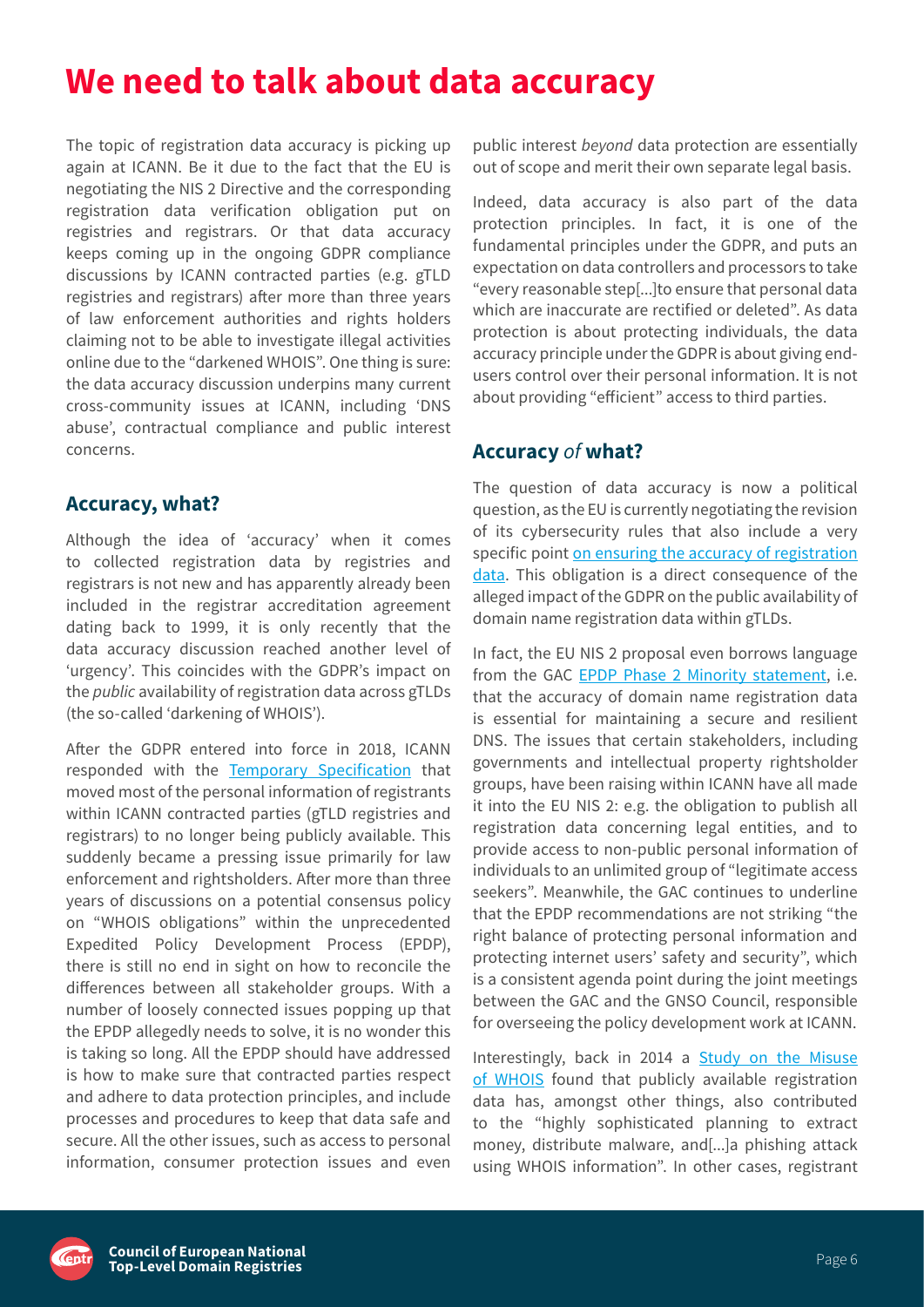<span id="page-6-0"></span>information was used to register numerous domains for illegal purposes.

Clearly, the whole debate about third-party (incl. public) access to WHOIS being essential for combatting 'DNS abuse' is not that black and white in the end. Data protection on the internet, including within the domain name industry, is also a security-related matter that unfortunately goes largely unnoticed in the GDPRcompliance discussions at ICANN.

In parallel with the EU negotiations on imposing a "security"-related data accuracy obligation on TLDs operating in Europe, the discussions on *what accuracy is* in the context of registration data is also picking up within the ICANN Community. The newlyestablished [Registration Data Accuracy Scoping Team](https://community.icann.org/display/AST/Registration+Data+Accuracy+-+Scoping+Team) is expected to look into existing accuracy requirements under ICANN contracts with registries and registrars and assess the measures used by ICANN Compliance to monitor, measure, enforce and report on the accuracy obligations as specified in these contracts. From the discussions taking place at ICANN72, it seems that registration data accuracy within the ICANN context has primarily been a syntactical and operational check to ensure that registrants provide contact details that are functional.

In principle it should be for the community to decide whether any additional elements to the concept of accuracy need to be added to the definition through a formal policy development process in the GNSO and after the Scoping Team finishes its mapping work. However, the proximity of EU legislation that does not take into account these community discussions on accuracy might make these efforts moot. The EU discussions on NIS 2 are leaning heavily towards a different definition of accuracy obligations that include additional ID verification checks that put all the burden on technical operators. Since the EU NIS 2 Directive is intended to apply to all TLD operators that offer their services in Europe, it will also affect ICANN contracted parties.

#### **Access to non-public registration data**

The discussions on accuracy can no longer be distinguished from the questions of who shall receive access to non-public personal information of domain name holders and when. While the EU is in the process of obliging TLDs to give it out to all "legitimate access seekers'', the ICANN community is still discussing the

possibility of establishing a System for Standardized Access/Disclosure (SSAD) to "centrally handle requests for non-public registration data". To inform the deliberations on putting such a system in place, the ICANN Board has requested an Operational Design Phase (ODP) Assessment. Originally, the ODP Assessment was supposed to be completed by 25 September 2021. According to the project update given at ICANN72, the data collection activities have taken longer, and the data received has raised more questions, which merits more community discussions. In addition a proper cost-benefit analysis needs to be conducted before the ICANN Board can make a decision to proceed forward with the SSAD.

At the same time, another verification issue landed on the table: the verification of users who wish to use SSAD and request access to registration data. Ironically, the completion of the ODP Assessment phase has also been delayed by the fact that the GAC is not able to complete a survey on the accreditation of governmental entities, due to this being a "complex issue".

Verifying the identities of registrants and legitimate access seekers should be easy, no? Otherwise, why are we in the process of putting a data verification obligation on registries and registrars operating in the EU, expecting them to figure this out on their own in order to effectively comply with it? This remains a mystery for now that would need to be fleshed out in the implementation phase. Not only in the case of the still largely hypothetical SSAD, but also the speedily approaching NIS 2 Directive compliance.

#### **The sense of urgency**

Registration data accuracy is indeed an urgent topic within ICANN. However, this urgency is not coming from the looming threats to the security, stability and resilience of the DNS. The urgency of data accuracy is underpinned by individual governments and regional policymakers trying to "fix" an issue that is uniquely relevant only in the context of global internet governance. The NIS 2 Directive won't have an impact on contractual compliance by ICANN. However, it will have an effect on individual gTLDs, ccTLDs and registrars that will find themselves between a rock and a hard place trying to comply with unattainable standards.